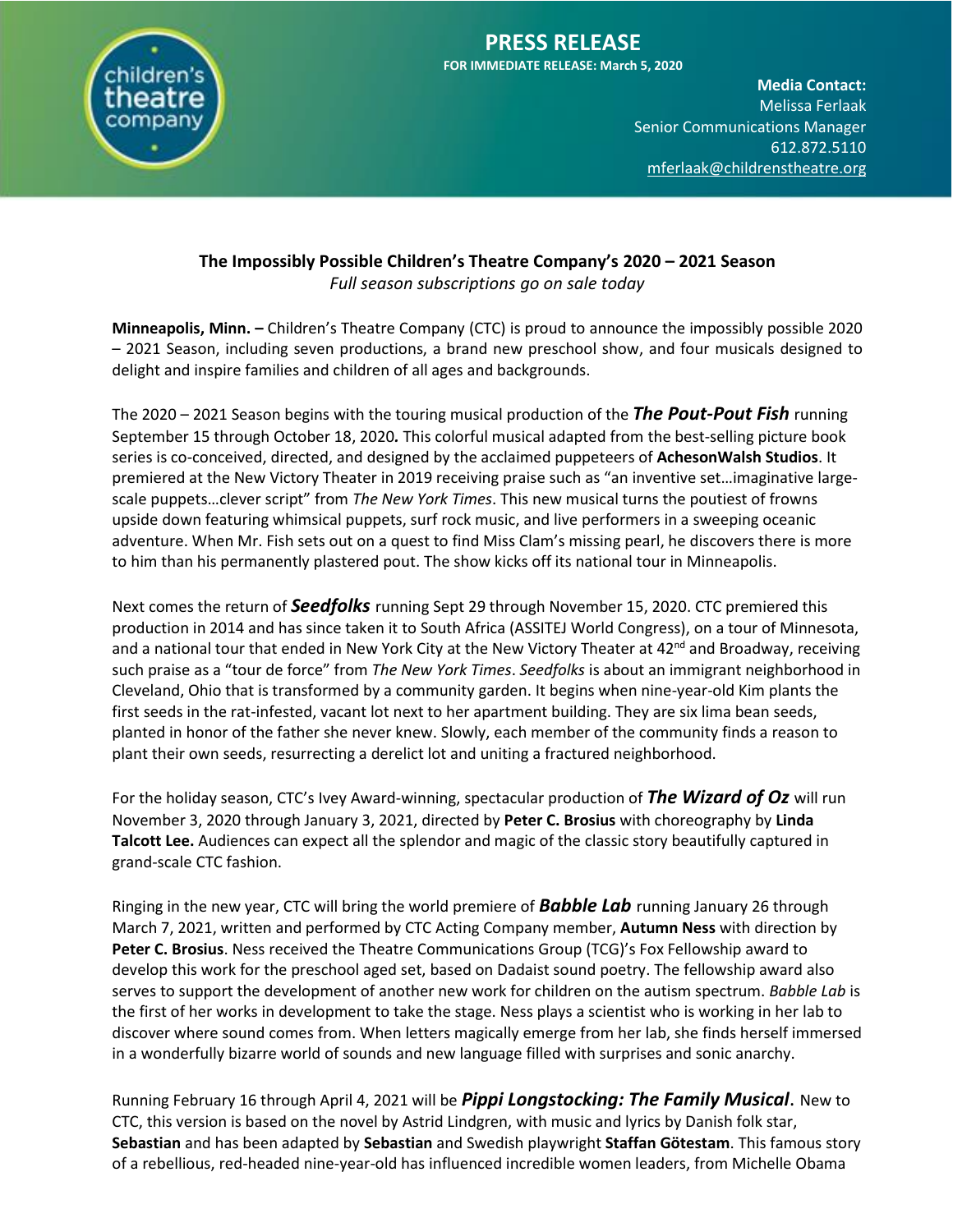**Media Contact:**  to Madonna, and is packed with adventures of meeting pirates, avoiding thieves and discovering their kid powers.

Dr. Seuss's Cat in the Hat is back with mischief and mayhem running March 30 through June 6, 2021 with direction by Peter C. Brosius. Starring "the always thrilling Dean Holt" (City Pages, 2012), this anarchic Seuss favorite is loyal to the book with lines taken straight from the page and costumes and sets that evoke the iconic style of Seuss. CTC gave the production its American premiere 2012. CTC has a special relationship with Dr. Seuss. Long the only theatre in the US to develop and produce original productions based on Dr. Seuss's books, CTC has premiered *Dr. Seuss's The 500 Hats of Bartholomew Cubbins, Dr. Seuss's The Sneetches*, and *Dr. Seuss's How The Grinch Stole Christmas!.* 

The season concludes with the triumphant return of *Diary of a Wimpy Kid the Musical* running April 27 through June 20, 2021, with the composer/lyricist team of Minnetonka-native **Michael Mahler** and **Alan Schmuckler**. **Kevin Del Aguila**, famous for his TV series, *Peg+Cat* serves as the librettist. The beloved book series by **Jeff Kinney** hits the stage in musical fashion with Greg Heffley, Rowley, Fregley, Manny, and of course, Rodrick joining in the mayhem. A ridiculous amount of fun for anyone who has survived, is surviving, or hopes to survive middle school, inspired by the award-winning and bestselling book series. This musical was developed by CTC in 2016 with **Kevin McCollum** (producer of *Six, Rent, In the Heights, Avenue Q,* and *Something Rotten!*). Since closing at CTC, the production has gone through some exciting changes and adjustments including new songs to go along with such hit songs as "All About the Mom Bucks," "Joshie Says," and "Animal Heart."

"We are thrilled to bring you a season of work that will delight, surprise, and excite you in so many amazing ways," stated Artistic Director **Peter C. Brosius.** "This season is all about going on adventures full of bravery, discovery, and personal growth. It is about how we change, grow, and impact our world. We hope these shows start conversations, unleash curiosity, and encourage exploration. We don't want you to miss a single show. Come on the journey. The show is about to begin."

Full season subscriptions renewals, upgrades, and new full season subscriptions are on sale now at <https://childrenstheatre.org/subscribe> or by calling 612.874.0400. Single tickets will go on sale in July 2020.

#### **CHILDREN'S THEATRE COMPANY'S 2020 — 2021 SEASON**

TheatreWorksUSA by Special Arrangement with Macmillan Entertainment presents *The Pout-Pout Fish* Book by Christopher Anselmo, Jared Corak, Matt Acheson, and Fergus J. Walsh Music and Lyrics by Christopher Anselmo and Jared Corak Based on *The Pout-Pout Fish* series of books by Deborah Diesen, illustrated by Dan Hanna Directed and Designed by Matt Acheson and Fergus Walsh Music Direction and Arrangements by Jonathan Bauerfeld UnitedHealth Group Stage September 15 – October 18, 2020 Best for all ages

If you are fast and strong and smart, is it possible to be afraid of the dark? It is if you are pout-faced Mr. Fish. While searching for Ms. Clam's missing pearl, he encounters the deepest, darkest regions of the ocean, stretching his pout to new lows.

This colorful and quirky musical leads you through a fantastical undersea landscape. Bigger-than-life handheld puppets ride the rockin' soundwaves of surf-inspired harmonies that celebrate the oceanic vibe.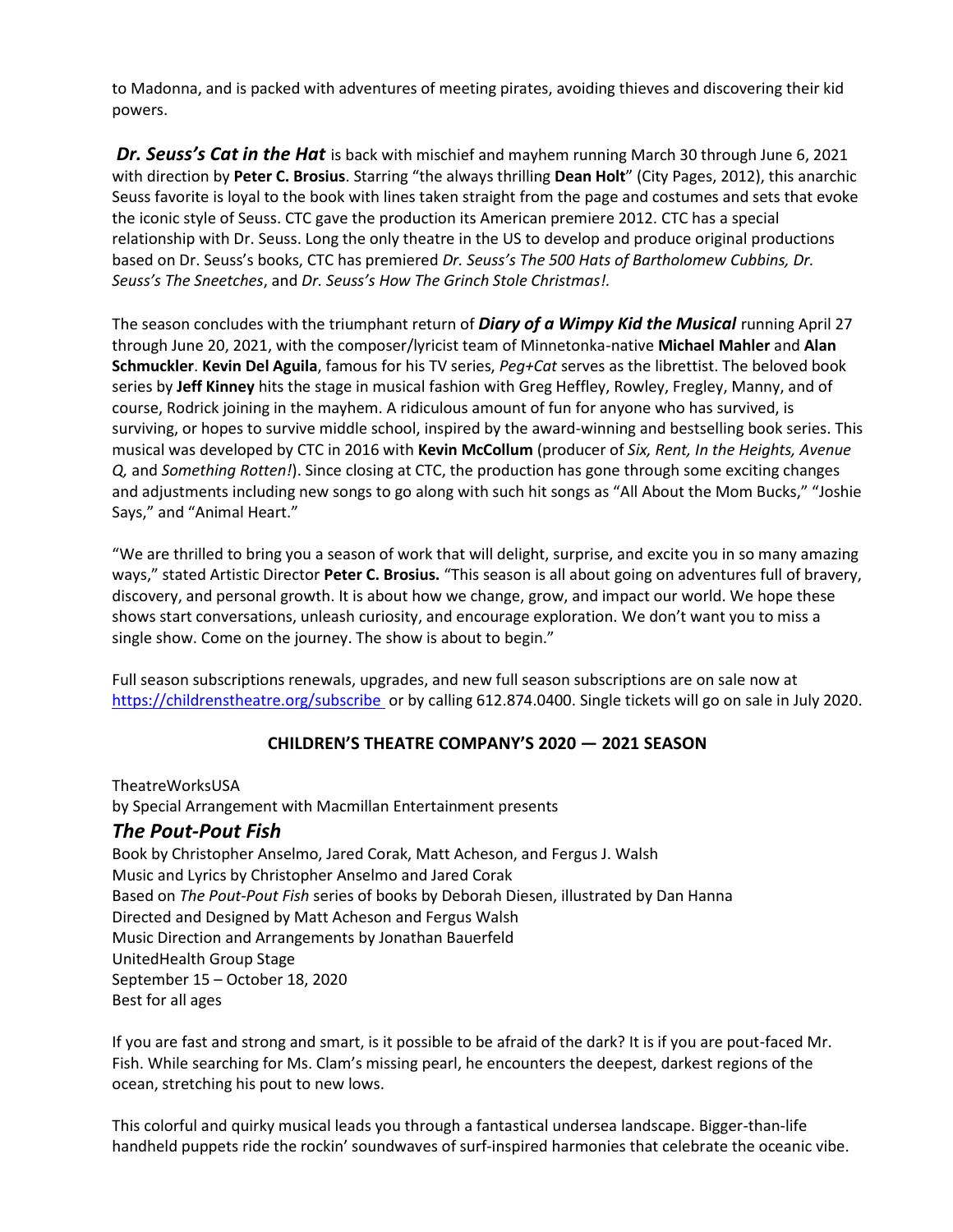With the help of unexpected allies like a misunderstood shark and a three-card-monte-playing octopus, Mr. Fish discovers his ability to turn "Blub blub blub" into "Hip hip hooray!"

"What we really want audiences to take away from *The Pout-Pout Fish* is that it is OK to feel sad sometimes, and that happiness looks different to everyone," wrote **Christopher Anselmo** and Jared Corak. "One person's idea of happiness may not fit your own needs, and that's perfectly fine! Happiness is a journey and a process, and, much like Pout-Pout, you may feel lost before you find what happiness looks like to you. But no matter how you feel, you are going to 'stay afloat.' We hope you will swim along with Pout-Pout as he leaves the comfort of his reef and finds the confidence to engage with the vibrant musical world around him. Hopefully, by the end of his journey, we'll all be singing a different tune."

### *Seedfolks*

Adapted from the book by Paul Fleischman Directed by Peter C. Brosius A Children's Theatre Company Original Production Cargill Stage September 29 – November 15, 2020 Best for everyone ages 8 and up

A vacant lot in a broken neighborhood in the middle of Cleveland can become a lot of things. A garbage dump. A gathering spot for trouble. How could it ever be a source of hope?

In a play *The New York Times* terms "a tour de force," one actor plays multiple characters, including Ana, the nosey neighbor; Curtis, the weightlifter; and Kim, a young girl who plants six special lima beans. Watch as this one deed inspires many more, with an immersive video landscape that magically brings their intertwining stories to life. As a garden grows, so does the community, blooming into something bigger, better, and beyond all expectations.

"This is a beautifully written, funny and poignant play about the power we all have to be catalysts for change," stated Director **Peter C. Brosius**. "We came to the decision to use one single actor to portray all of the diverse voices in this production as a demonstration that we are all part of a whole, and together, we can create something beautiful."

# *The Wizard of Oz*

By Frank L. Baum Music and Lyrics by Harold Arlen and E.Y. Harburg Background Music by Herbert Stothart Dance and Vocal Arrangements by Peter Howard Orchestration by Larry Wilcox Adapted by John Kane for the Royal Shakespeare Company Based upon the classic motion picture owned by Turner Entertainment Co. and distributed in all media by Warner Bros. Directed by Peter C. Brosius Choreographed by Linda Talcott Lee November 3, 2020 – January 3, 2021 Best for all ages

A girl, her dog, and a long road that leads home...or does it? This beloved musical spectacle pits determination and loyalty against a wild tornado, a shoe-obsessed witch, and a not-so-wizardly wizard.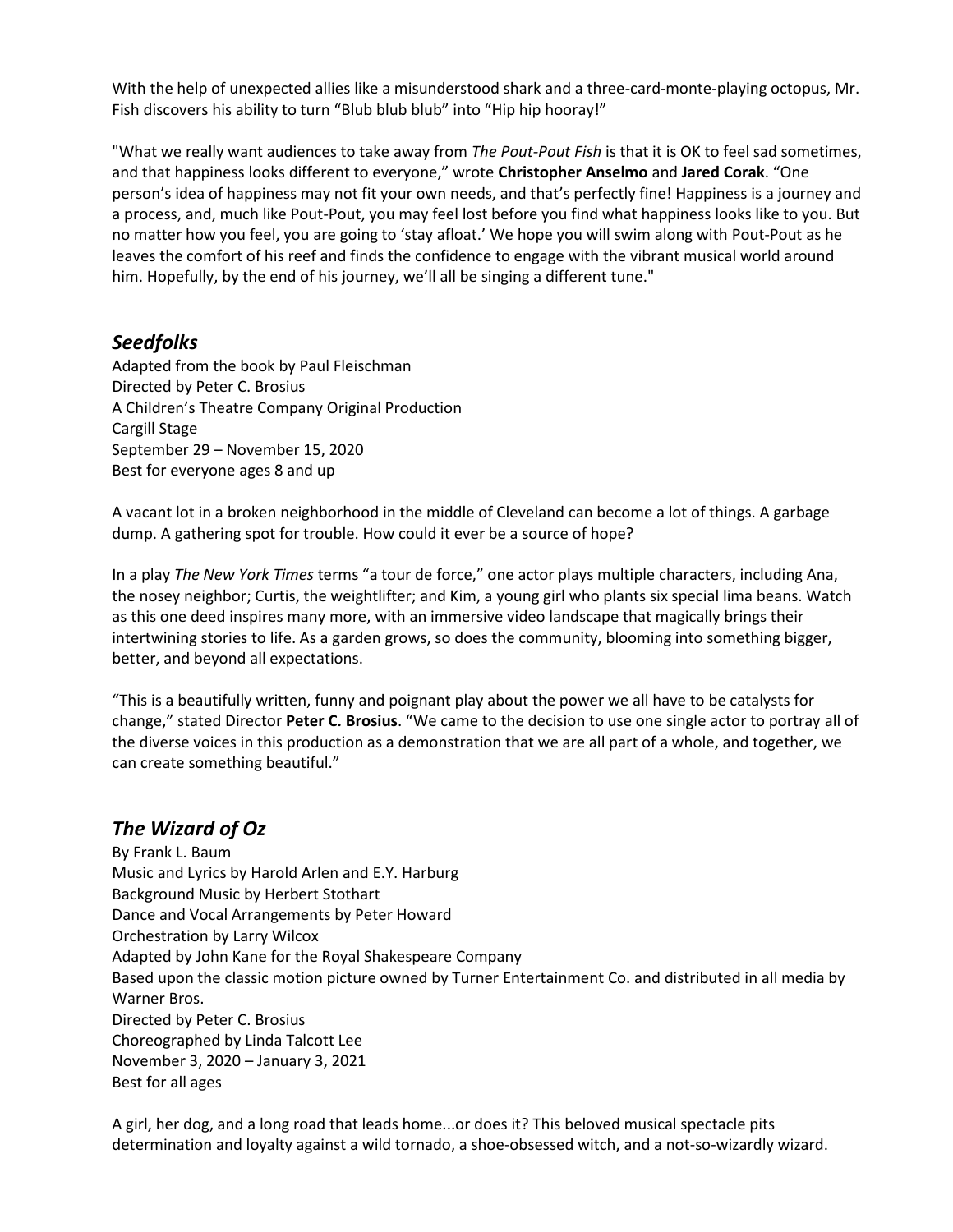Explore the meaning of home in this grand production that's knock-your-socks-off thrilling! Be amazed by flying monkeys, melting witches, and magical transformations that inspire *ooohs* and *ahhhhs*. Will Dorothy and her friends each find the one thing they want most? Or will they discover that the power to achieve the impossible already lies within them?

*"The Wizard of Oz* is a quintessential American story," said Director **Peter C. Brosius.** "Born out of the mind of L. Frank Baum, it captures the powerful story of Dorothy's overcoming of extraordinary obstacles, her ability to find common cause with the oddest of allies, and finding her courage to stand up for herself and to understand what really matters most to her. This is a piece that inspires us with its resilience and spirit, and delights us in its mix of the wonderfully familiar and the utterly fantastical."

## *Babble Lab*

Written by Autumn Ness Directed by Peter C. Brosius A Children's Theatre Company World Premiere Cargill Stage January 26 – March 7, 2021 Best for preschoolers

Strap on your safety goggles and clean out your ears! When an experiment unexpectedly goes awry, a concoction of sneaky, sprightly L E T T E R S takes over a weird and wondrous science lab. Watch them jump into jars, spring from drawers, bounce around the room, and even play hide-and-seek as our scientist makes her surprising discoveries: **Bluku terullala blaulala loooo! Rakete bee bee? Rekate bee zee!**

Enjoy the blubbering and blibbering exploration of spoken blurbbles as they spring forth in this one-of-akind, gee-gaw-filled laboratory.

"I am so honored—and totally fired up—that *Babble Lab* is in our season because the early childhood audience is my favorite group to perform for!" stated playwright and performer **Autumn Ness**. "*Babble Lab* was inspired by my own children's experiences and struggles learning to speak, to read, and to communicate. And because I know I am not alone in those struggles, I wanted to create something around learning to communicate that was playful and curious, with a tiny bit of anarchy."

## *Pippi Longstocking: The Family Musical*

Music and lyrics by Sebastian Adapted for the stage by Sebastian and Staffan Götestam Based on the novel by Astrid Lindgren UnitedHealth Group Stage February 16 – April 4, 2021 Best for all ages

Sure, she's got loads of freckles and two pigtails that defy gravity. But did you know that Pippi Longstocking possesses superhuman strength? And owns a treasure chest full of gold coins? And that her least favorite subject in school is pluttifikation?

Join Pippi, Tommy, and Annika on their thrilling adventures and misadventures as they tip over tea parties and outsmart some not-so-smart robbers. Throughout this spirited musical, discover how Pippi is ready to meet the world head on, but the world is not always ready for Pippi.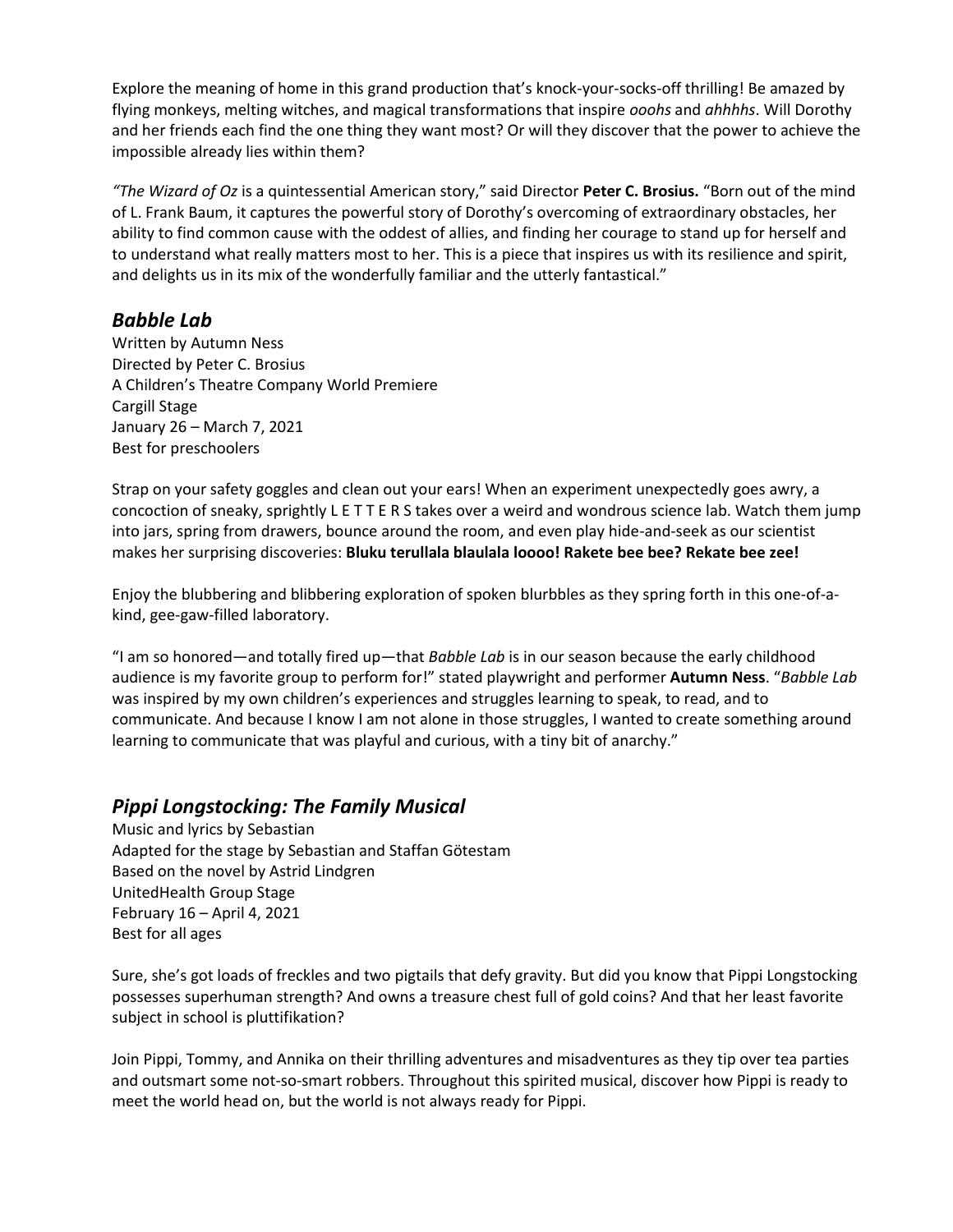# *Dr. Seuss's The Cat in the Hat*

Based on the book *The Cat in the Hat* by Dr. Seuss Play Originally Produced by the National Theatre of Great Britain Adapted and Originally Directed by Katie Mitchell Directed by Peter C. Brosius Cargill Stage March 30 – June 6, 2021 Best for everyone preschool age and up

When all you've known are the normalist of norms, what might you do if a cat—in a HAT—walks through your door? That's what happens one rainy day when suddenly chaos reigns (get it?), sending Sally and her brother into fits of panic. From there, two Things pop out of a box and their very regular house is turned into an outright disaster with a loud BONK and a PLOP.

How will the kids bring about order before their mom returns?! Why are they listening to what a fish has to say?!?! And can they ever enjoy just a bit of the best day of their lives?!!?!?

"*The Cat in the Hat*, what a fun little show, full of colors and sounds and Things on the go," stated **The Cat (aka Dean Holt)**. "You'll smile with glee, you'll leap in your seat, and (like it or not) there'll be green meats to eat. So, come in a car or a bike that is nice, visit us once or even come twice! Just know you'll have fun, you and your fam, and think what you will of those green eggs and ham!"



# *Diary of a Wimpy Kid the Musical*

Music and Lyrics by Michael Mahler and Alan Schmuckler Book by Kevin Del Aguila Based on the *Diary of a Wimpy Kid* book series by Jeff Kinney and the 20<sup>th</sup> Century Studios films Produced by special arrangement with Buena Vista Theatricals and Kevin McCollum UnitedHealth Group Stage April 27 – June 20, 2021 Best for all ages

Middle school, ugh. It's the worst. But Greg is determined NOT to be at the bottom of the popularity chart. He'll leave that to his weird neighbor, Fregley. Or maybe Greg's best friend, Rowley Jefferson. But it's not going to be Greg… no way.

See Jeff Kinney's popular character take center stage as Greg's cartoon diary becomes a raucous musical. Will Greg's plans lead him to sacrifice his one true friend? Can anyone avoid the dreaded Cheese Touch? Grab a hall pass and don't be late for an adventure familiar to anyone who actually survived middle school!

**Children's Theatre Company (CTC)** is the nation's largest and most acclaimed theatre for young people and serves a multigenerational audience. It creates theatre experiences that educate, challenge, and inspire for more than 295,000 people annually. CTC is the only theatre focused on young audiences to win the coveted Tony Award® for regional theatre and is the only theatre in Minnesota to receive three Tony® nominations (for its production of *A Year with Frog and Toad*). CTC is committed to creating world class productions at the highest level and to developing new works, more than 200 to date, dramatically changing the canon of work for young audiences.